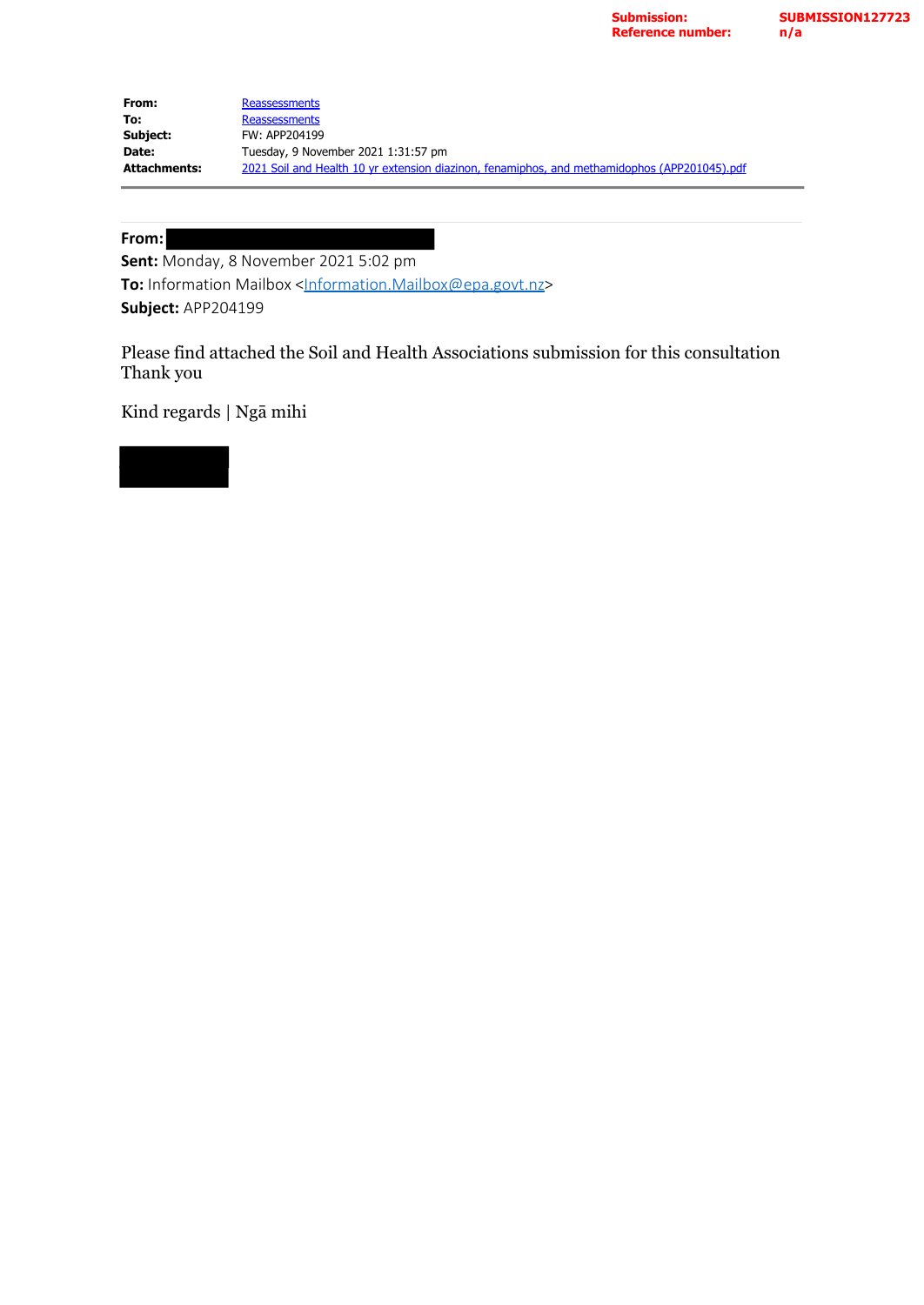## **The Soil & Health Association of New Zealand Inc.**



## Re: APP204199 - reassessment of diazinon, fenamiphos and methamidophos<sup>1</sup>

Deadline: 8 November, 5pm, 2021.

Contact person:

Address: PO Box 9693, Marion Square, Wellington 6141

Email[: info@organicnz.org.nz](mailto:info@organicnz.org.nz)

Phone: 09 479 4536

The Soil and Health Association opposes the application for reassessment<sup>2</sup> of diazinon, fenamiphos, and methamidophos (APP201045) for the purpose of extending the phase-out dates which were established in 2013. <sup>3</sup>

The Soil and Health Association supports the EPA's decision to phase-out or ban fenamiphos and methamidophos insecticide in 2023 and diazinon in 2028. Phasing out dates signal to industry that a hazardous substance poses a toxic risk. These chemicals not approved in the European Union.<sup>4</sup>

New Zealand has a growing range of hazardous substances in our soil, water and air which are not authorised for use in the European Union. The European Union is better able to balance human and environmental health risk and take action when a chemical has been recognised to be toxic, and has moved more swiftly to regulate chemicals which pose an environmental and human health risk.

We can see also, that there are pervasive data-gaps, as the chemical industry do not fund the studies to fill in the gaps, and there are no pathways for independent science to undertake this work and supply the information back to the regulator.

If fenamiphos was important for the large European market, and could be demonstrated as being safe, the applicant would have supplied the required data.<sup>5</sup> Fenamiphos is not approved in the USA, Canada

The insecticide methamidophos is banned in 47 countries, it causes birth defects, increases risk for cancer and is an endocrine disruptor, a neurotoxicant and an acetyl cholinesterase inhibitor.<sup>67</sup> The

<sup>3</sup> APPLICATION 204199 Summary and submission guidance

https://www.epa.govt.nz/assets/Uploads/Documents/Hazardous-Substances/Reassessmentsprogramme/APP201499-details-and-guidance.pdf

<sup>4</sup> https://ec.europa.eu/food/plant/pesticides/eu-pesticides-database/active-substances/?

<sup>7</sup> Hertfordshire PPDB: Pesticide Properties DataBase Methamidophos

<sup>1</sup> https://www.epa.govt.nz/public-consultations/open-consultations/diazinon-fenamiphos-andmethamidophos

<sup>2</sup> Application document. Horticulture New Zealand https://www.epa.govt.nz/assets/FileAPI/hsnoar/APP204199/APP204199\_20210302.0\_application-form.pdf

<sup>5</sup> Peer review of the pesticide risk assessment of the active substance fenamiphos. EFSA Journal doi: 10.2903/j.efsa.2019.5557

<sup>6</sup> PANAP 2017. Global Governance of Hazardous Pesticides to Protect Children: Beyond 2020 PAN Asia Pacific. http://files.panap.net/resources/SAICM-PANAP-Children-and-Pesticides.pdf

http://sitem.herts.ac.uk/aeru/ppdb/en/Reports/453.htm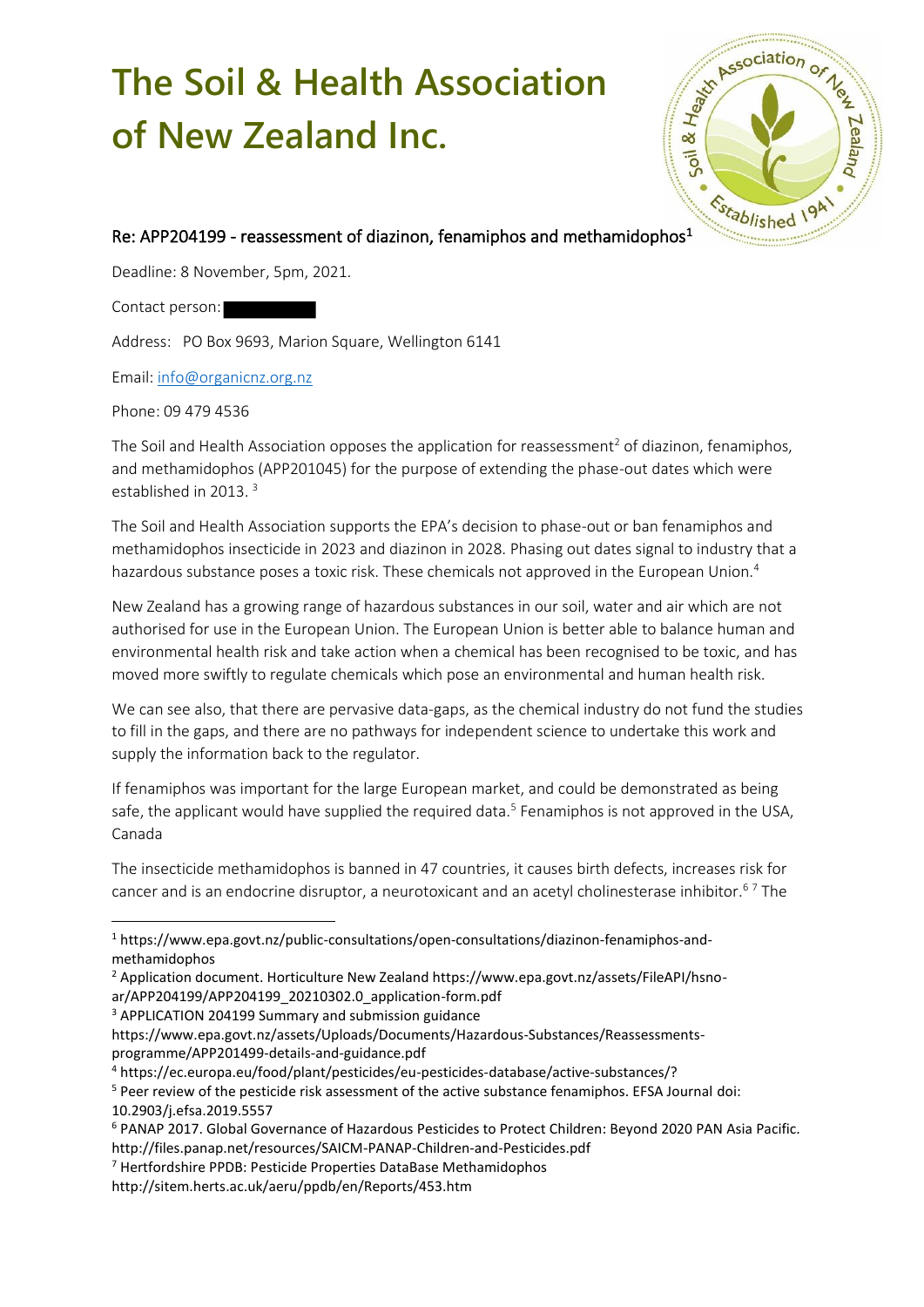European authorisation for the organophosphate insecticide and acaricide methamidophos was withdrawn in 2008.<sup>8</sup> It is banned in Brazil and Europe, and listed in the Rotterdam Convention.<sup>9</sup>

Environmental and human exposures to diazinon occur alongside other common chemicals, Regulators haven't looked at the mixture effect, but it is very clear that the cumulative effect of environmental chemicals increases the risk to environmental organisms.<sup>10</sup>

The insecticide diazinon is banned in 29 countries, and poses multifactorial risks, particularly to children which include increasing risk for cancer, neurodevelopmental toxicity, and action as an endocrine disruptor.<sup>11</sup> Diazinon is not authorised in Europe (Decision 2007/393/EC) because operator, worker, and bystander exposure estimates exceed acceptable limits with or without personal protective equipment, and because chronic and short term dietary exposure estimates in pome fruits exceed safe levels.<sup>12</sup> Diazinon belongs to a group of pesticides with a high harm profile.<sup>13</sup> Diazinon is a highly toxic insecticide that increases this risk. Diazinon is accumulating in colder groundwater environments in New Zealand.<sup>14</sup>

A 'lack of alternatives' is an inadequate argument to support risk assessment and potential further authorisation of these 3 highly toxic pesticides.

<sup>8</sup> EFSA 2012. Scientific support for preparing an EU position in the 44th Session of the Codex Committee on Pesticide Residues (CCPR). EFSA Journal 10(7):2859

<sup>&</sup>lt;sup>9</sup> FAO UNEP Operation of the prior informed consent procedure for banned or severely restricted chemicals Decision Guidance Document Methamidophos. Sept. 2015. file:///C:/Users/jodie/Downloads/UNEP-FAO-RC-TRD-GUID-DGD\_Methamidophos.English.pdf

<sup>&</sup>lt;sup>10</sup> Shao et al 2019. Toxicity of 10 organic micropollutants and their mixture: Implications for aquatic risk assessment. Science of the Total Environment 666:1273-1282

<sup>11</sup> PANAP 2017. Global Governance of Hazardous Pesticides to Protect Children: Beyond 2020 PAN Asia Pacific. http://files.panap.net/resources/SAICM-PANAP-Children-and-Pesticides.pdf

<sup>&</sup>lt;sup>12</sup> EC. Commission Decision of 6 June 2007 concerning the non-inclusion of diazinon in Annex I to Council Directive 91/414/EEC and the withdrawal of authorisations for plant protection products containing that substance. Brussels: European Commission; 2007b.

<sup>&</sup>lt;sup>13</sup> Fantke, P., Friedrich, R., and Jolliet, O., (2012) Health impact and damage cost assessment of pesticides in Europe. Environment International Vol 49, p 9-17. https://doi.org/10.1016/j.envint.2012.08.001 <sup>14</sup> Close & Humphries 2019. National Survey of Pesticides and Emerging Organic Contaminants (EOCs) in Groundwater 2018. ESR.